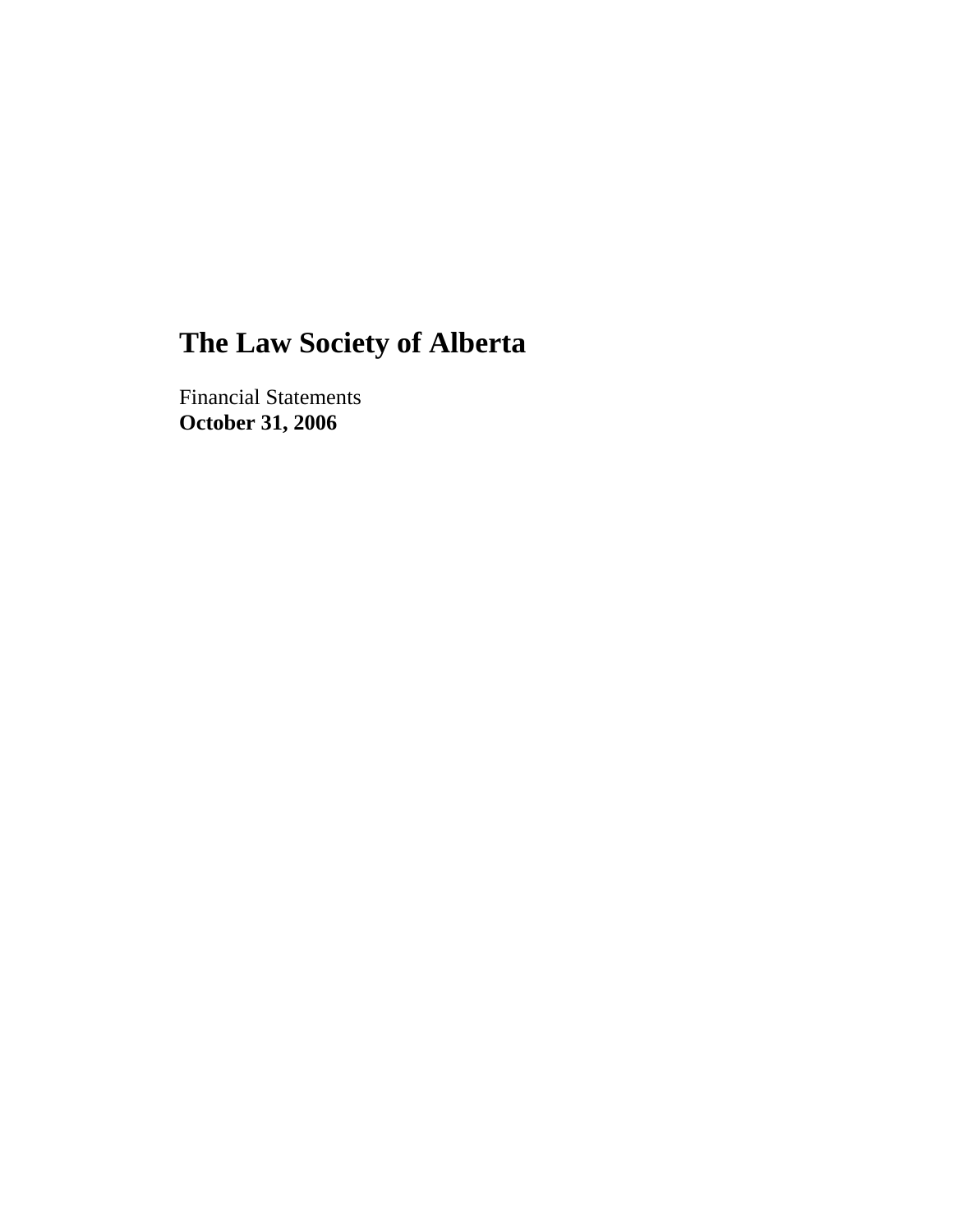

**PricewaterhouseCoopers LLP Chartered Accountants**  111 5th Avenue SW, Suite 3100 Calgary, Alberta Canada T2P 5L3 Telephone +1 (403) 509 7500 Facsimile +1 (403) 781 1825

June 9, 2007

**Auditors' Report** 

#### **To the Members of The Law Society of Alberta**

We have audited the balance sheet of **The Law Society of Alberta** as at October 31, 2006 and the statements of revenue, expenses and fund balances and cash flows for the year then ended. These financial statements are the responsibility of the Society's management. Our responsibility is to express an opinion on these financial statements based on our audit.

We conducted our audit in accordance with Canadian generally accepted auditing standards. Those standards require that we plan and perform an audit to obtain reasonable assurance whether the financial statements are free of material misstatement. An audit includes examining, on a test basis, evidence supporting the amounts and disclosures in the financial statements. An audit also includes assessing the accounting principles used and significant estimates made by management, as well as evaluating the overall financial statement presentation.

In our opinion, these financial statements present fairly, in all material respects, the financial position of the Society as at October 31, 2006 and the results of its operations and its cash flows for the year then ended in accordance with Canadian generally accepted accounting principles.

Pricewaterhouse Coopers LLP

**Chartered Accountants**

PricewaterhouseCoopers refers to the Canadian firm of PricewaterhouseCoopers LLP and the other member firms of PricewaterhouseCoopers International Limited, each of which is a separate and independent legal entity.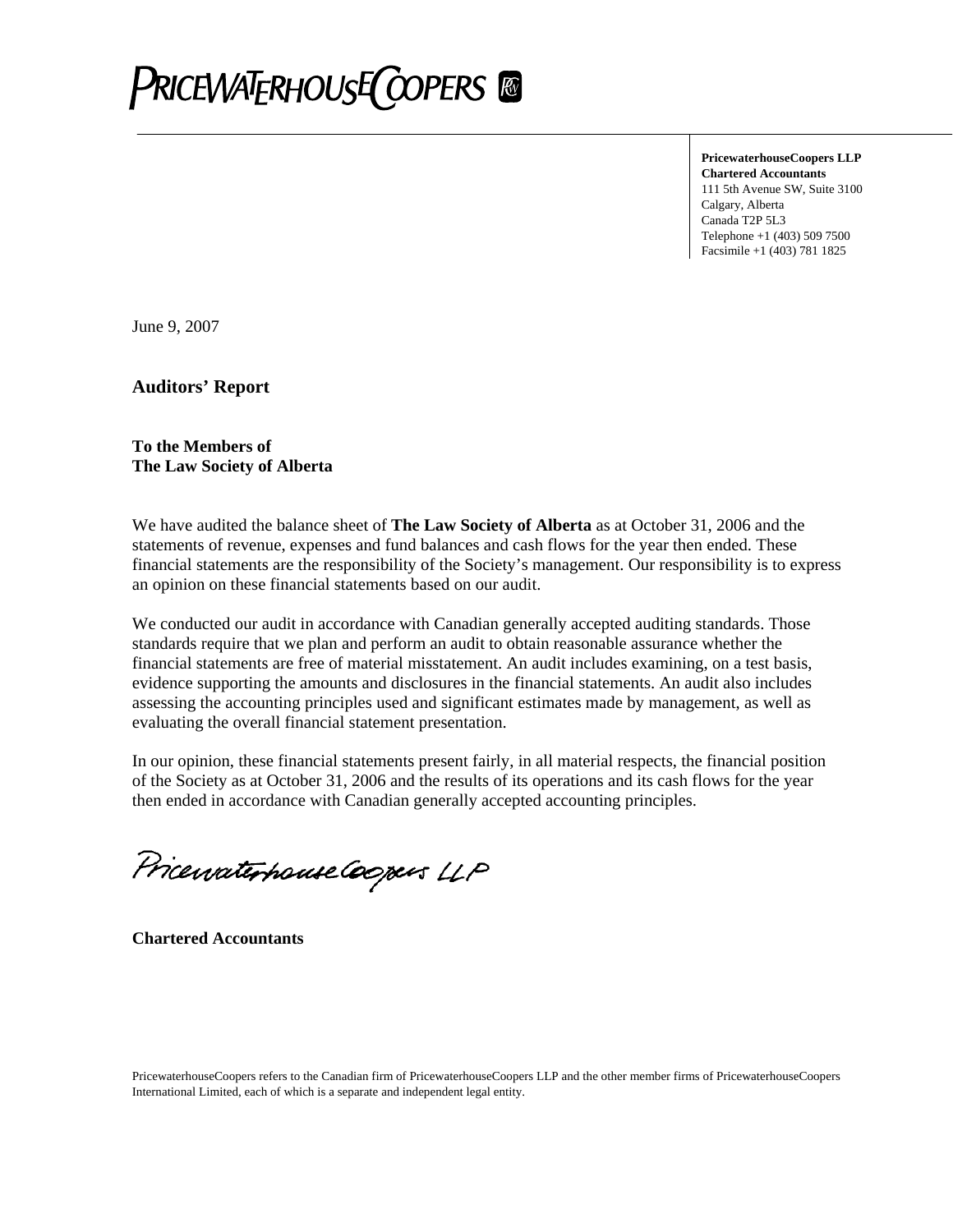|                                                                                                                                                | <b>General</b><br>Fund<br>\$                         | <b>Assurance</b><br>Fund<br>\$                       | <b>Viscount</b><br><b>Bennett</b><br><b>Trust</b><br><b>Fund</b><br>\$ | 2006                                      | 2005<br>\$                                          |
|------------------------------------------------------------------------------------------------------------------------------------------------|------------------------------------------------------|------------------------------------------------------|------------------------------------------------------------------------|-------------------------------------------|-----------------------------------------------------|
| <b>Assets</b>                                                                                                                                  |                                                      |                                                      |                                                                        |                                           |                                                     |
| <b>Current assets</b><br>Cash and cash equivalents<br>Accounts receivable<br>Accrued interest<br>Prepaid expenses<br><b>Interfund balances</b> | 4,544,167<br>402,706<br>15,285<br>116,009<br>549,252 | 611,257<br>16,130<br>65,930<br>134,624<br>(549, 258) | 80,740<br>9,583<br>6                                                   | 5,236,164<br>418,836<br>90,798<br>250,633 | 4,530,156<br>273,906<br>68,400<br>131,285<br>$\sim$ |
|                                                                                                                                                | 5,627,419                                            | 278,683                                              | 90,329                                                                 | 5,996,431                                 | 5,003,747                                           |
| <b>Investments</b> – at cost (market value $$8,811,394;2005$ –<br>\$8,419,192)                                                                 | 20                                                   | 5,552,637                                            | 852,035                                                                | 6,404,692                                 | 5,932,844                                           |
| <b>Reinsurance recoverables</b> (notes 2 and 5)                                                                                                |                                                      | 5,884,287                                            |                                                                        | 5,884,287                                 | 2,933,000                                           |
| <b>Trust assets</b> (note 3)                                                                                                                   | 394,259                                              |                                                      |                                                                        | 394,259                                   | 425,911                                             |
| <b>Capital assets</b> (note 4)                                                                                                                 | 1,553,531                                            |                                                      |                                                                        | 1,553,531                                 | 1,707,174                                           |
|                                                                                                                                                | 7,575,229                                            | 11,715,607                                           | 942,364                                                                | 20,233,200                                | 16,002,676                                          |
| <b>Liabilities</b>                                                                                                                             |                                                      |                                                      |                                                                        |                                           |                                                     |
| <b>Current liabilities</b><br>Accounts payable<br>Due to The Alberta Lawyers Insurance Association<br>Deferred contribution                    | 919,214<br>215,546<br>100,000                        | 348,809                                              |                                                                        | 1,268,023<br>215,546<br>100,000           | 652,698<br>2,823                                    |
|                                                                                                                                                | 1,234,760                                            | 348,809                                              |                                                                        | 1,583,569                                 | 655,521                                             |
| <b>Reserve for claims and related costs (note 5)</b>                                                                                           |                                                      | 8,860,083                                            |                                                                        | 8,860,083                                 | 6,268,000                                           |
| <b>Pension Plan payable</b> (note 7)                                                                                                           | 338,353                                              | (5,917)                                              |                                                                        | 332,436                                   | 320,441                                             |
| <b>Trust liabilities</b> (note 3)                                                                                                              | 394,259                                              |                                                      |                                                                        | 394,259                                   | 425,911                                             |
| <b>Deferred lease inducement</b>                                                                                                               | 678,752                                              |                                                      |                                                                        | 678,752                                   | 761,864                                             |
|                                                                                                                                                | 2,646,124                                            | 9,202,975                                            |                                                                        | 11,849,099                                | 8,431,737                                           |
| <b>Fund balances</b><br>Invested in capital assets<br>Externally restricted funds (note 6)                                                     | 1,553,531                                            |                                                      |                                                                        | 1,553,531                                 | 1,707,174                                           |
| Contingency reserve<br>Scholarship reserve                                                                                                     |                                                      | 2,512,632                                            | 942,364                                                                | 2,512,632<br>942,364                      | 2,156,651<br>855,003                                |
| Unrestricted funds                                                                                                                             | 3,375,574                                            |                                                      |                                                                        | 3,375,574                                 | 2,852,111                                           |
|                                                                                                                                                | 4,929,105                                            | 2,512,632                                            | 942,364                                                                | 8,384,101                                 | 7,570,939                                           |
| $\sim$                                                                                                                                         | 7,575,229                                            | 11,715,607                                           | 942,364                                                                | 20,233,200                                | 16,002,676                                          |

**Commitments** (note 8)

## **Approved by the Benchers**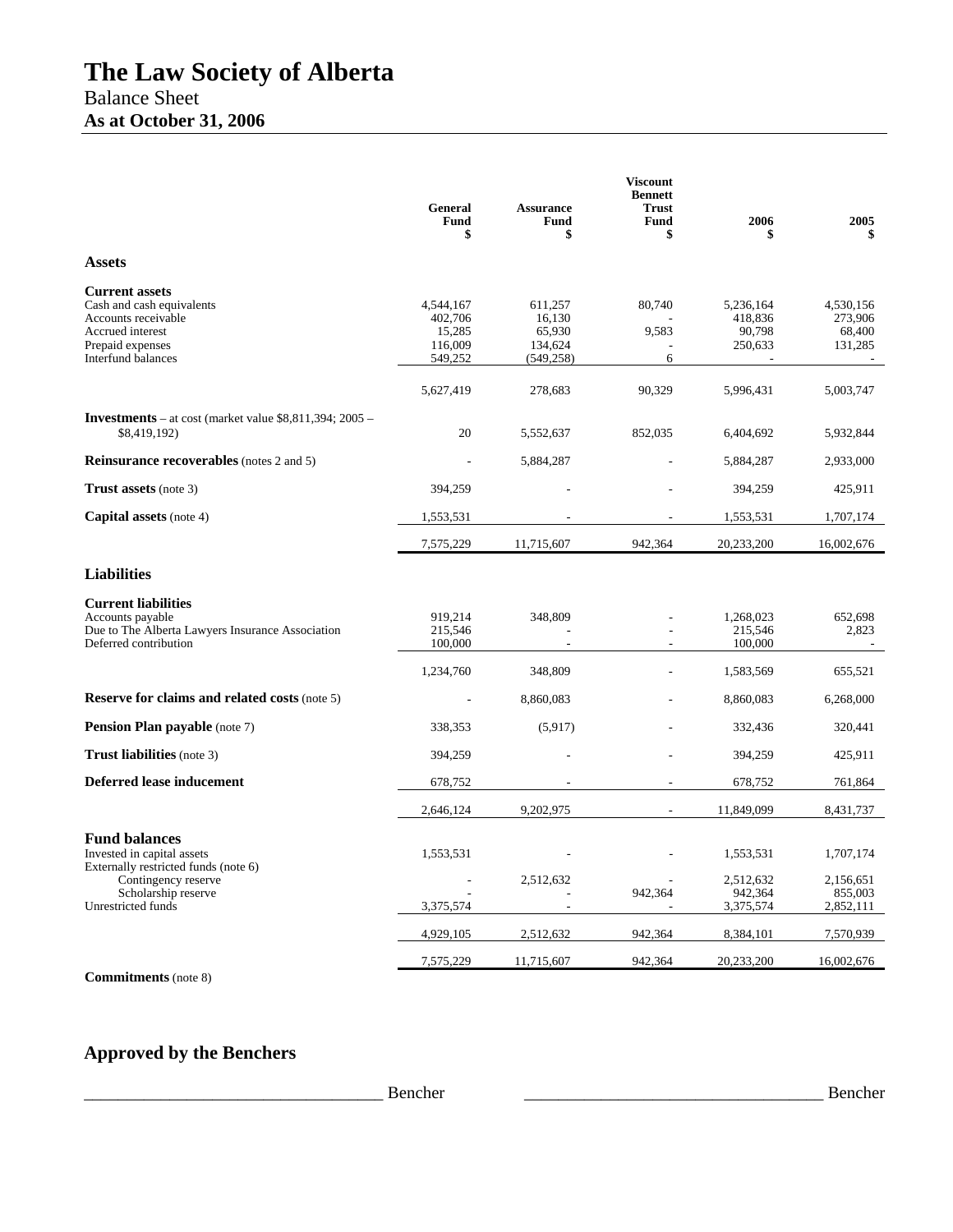## Statement of Revenue, Expenses and Fund Balances

**For the year ended October 31, 2006** 

|                                                 | <b>General</b> | <b>Assurance</b>         | <b>Viscount</b><br><b>Bennett</b><br><b>Trust</b> |            |             |
|-------------------------------------------------|----------------|--------------------------|---------------------------------------------------|------------|-------------|
|                                                 | Fund<br>\$     | Fund<br>\$               | Fund<br>\$                                        | 2006<br>\$ | 2005<br>\$  |
| Revenue                                         |                |                          |                                                   |            |             |
| Practice fees                                   | 8,817,383      | 3,329,704                |                                                   | 12,147,087 | 10,324,813  |
| Investment income                               | 224,822        | 1,025,072                | 106,053                                           | 1,355,947  | 1,098,816   |
| Management fee (note 9)                         | 798,610        |                          |                                                   | 798,610    | 750,137     |
| Enrolment and application fees                  | 348,493        |                          |                                                   | 348,493    | 264,800     |
| Other                                           | 89,868         |                          |                                                   | 89,868     | 63,776      |
| Fines and penalties                             | 39,851         |                          | $\overline{\phantom{a}}$                          | 39,851     | 47,360      |
|                                                 | 10,319,027     | 4,354,776                | 106,053                                           | 14,779,856 | 12,549,702  |
| <b>Expenses</b>                                 |                |                          |                                                   |            |             |
| Corporate costs                                 |                |                          |                                                   |            |             |
| Premises operating costs                        | 898,942        |                          |                                                   | 898,942    | 874,409     |
| General corporate costs                         | 511,733        | 4,521                    |                                                   | 516,254    | 399,299     |
| Amortization                                    | 672,945        |                          |                                                   | 672,945    | 590,035     |
| Outside services                                | 198,798        | 45,002                   | 3,692                                             | 247,492    | 277,710     |
| Computer operating costs                        | 250,284        |                          |                                                   | 250,284    | 332,378     |
| Indemnity bond fees                             |                | 490.894                  | $\overline{a}$                                    | 490,894    | 231,460     |
| Recovery costs                                  |                | 19,526                   | $\overline{a}$                                    | 19,526     | 2,867       |
| Departments, programs and committees            |                |                          |                                                   |            |             |
| Secretariat                                     | 1,048,493      |                          |                                                   | 1,048,493  | 975,209     |
| Counsel                                         | 1,066,820      |                          | $\overline{\phantom{a}}$                          | 1,066,820  | 887,385     |
| Member Audits                                   |                | 1,298,464                | $\overline{\phantom{a}}$                          | 1,298,464  | 836,394     |
| Complaints                                      | 848,051        |                          |                                                   | 848,051    | 806,870     |
| Assurance and Custodianships                    |                | 863,385                  | $\overline{\phantom{a}}$                          | 863,385    | 789,118     |
| Membership                                      | 747,798        |                          | $\overline{a}$                                    | 747,798    | 633,397     |
| <b>Administration and Human Resources</b>       | 599,978        |                          | $\overline{\phantom{a}}$                          | 599,978    | 553,103     |
| <b>Information Technology</b>                   | 326,841        |                          | $\overline{\phantom{a}}$                          | 326,841    | 363,136     |
| Accounting                                      | 374,643        |                          |                                                   | 374,643    | 346,454     |
| Practice Advisor                                | 357,295        |                          |                                                   | 357,295    | 340,563     |
| Investigations                                  | 470,579        |                          | $\overline{a}$                                    | 470,579    | 286,014     |
| Communications                                  | 311,074        |                          | $\overline{\phantom{a}}$                          | 311,074    | 281,847     |
| Privacy and Records Management                  | 268,842        |                          |                                                   | 268,842    | 259,698     |
| Member Regulation Administration                | 318,355        |                          | $\overline{a}$                                    | 318,355    | 254,920     |
| <b>Practice Review</b>                          | 214,257        |                          |                                                   | 214,257    | 183,862     |
| Unauthorized Practice of Law                    | 84,777         |                          |                                                   | 84,777     | 75,441      |
| Grants and contributions                        | 1,248,055      |                          | $\overline{\phantom{a}}$                          | 1,248,055  | 1,114,512   |
| Provision for claims and related costs (note 5) |                | 493,377                  |                                                   | 493,377    | 1,928,895   |
| Scholarships                                    |                | $\overline{\phantom{a}}$ | 15,000                                            | 15,000     | 15,000      |
|                                                 |                |                          |                                                   |            |             |
|                                                 | 10,818,560     | 3,215,169                | 18,692                                            | 14,052,421 | 13,639,976  |
| Less recovered costs                            | 77,648         | 8,079                    | $\overline{\phantom{a}}$                          | 85,727     | 43,568      |
|                                                 | 10,740,912     | 3,207,090                | 18,692                                            | 13,966,694 | 13,596,408  |
| (Deficiency) excess of revenue over expenses    |                |                          |                                                   |            |             |
| for the year                                    | (421, 885)     | 1,147,686                | 87,361                                            | 813,162    | (1,046,706) |
| Fund balance – beginning of year                | 4,559,285      | 2,156,651                | 855,003                                           | 7,570,939  | 8,617,645   |
|                                                 |                |                          |                                                   |            |             |
| <b>Interfund transfers</b>                      |                |                          |                                                   |            |             |
| Management fee                                  | 791,705        | (791, 705)               |                                                   |            |             |
| Fund balance - end of year                      | 4,929,105      | 2,512,632                | 942,364                                           | 8,384,101  | 7,570,939   |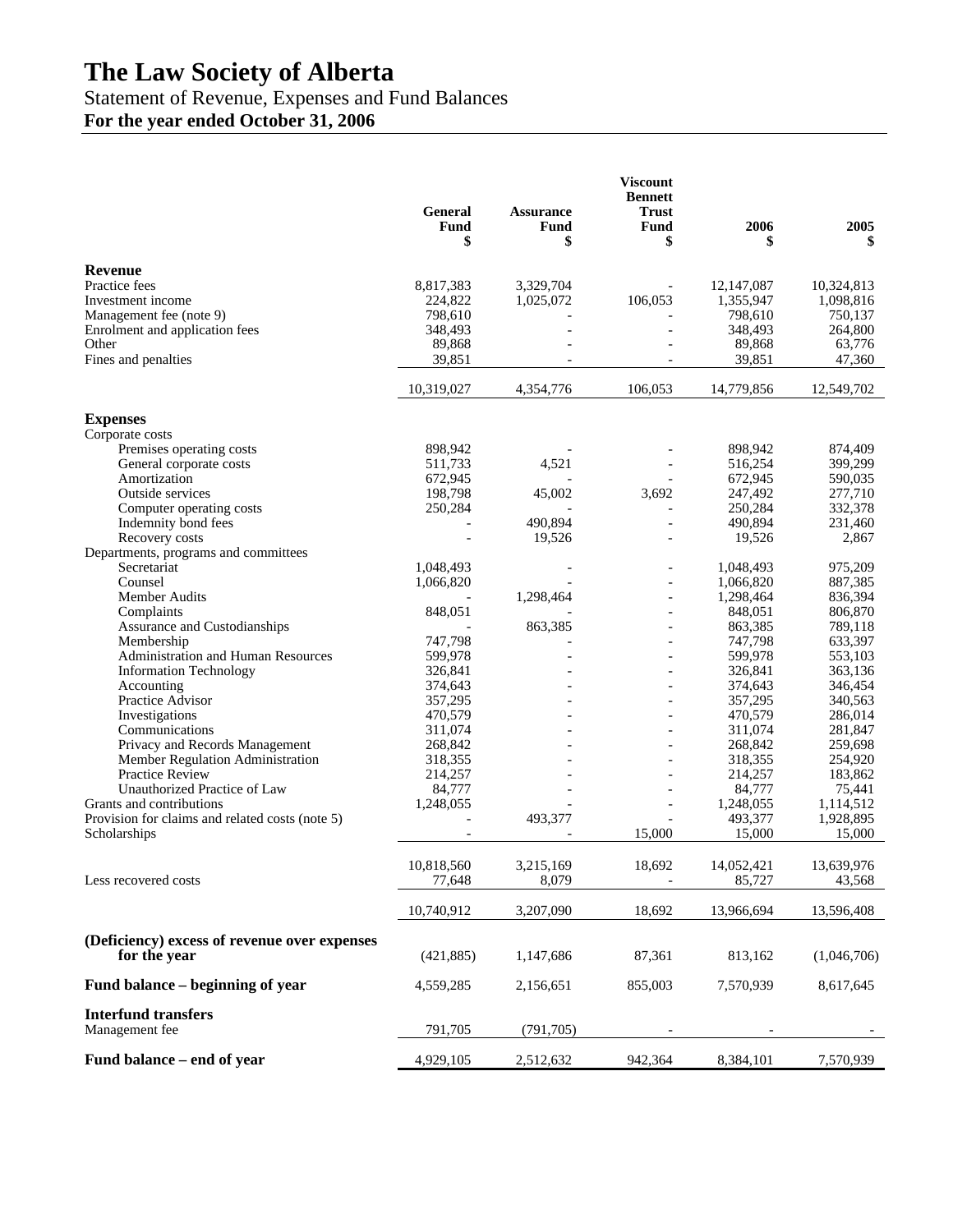## Statement of Cash Flows **For the year ended October 31, 2006**

|                                                                                                                                                                                                                                                                                                                     | General<br>Fund<br>\$                        | <b>Assurance</b><br><b>Fund</b><br>\$          | <b>Viscount</b><br><b>Bennett</b><br><b>Trust</b><br><b>Fund</b><br>\$ | 2006<br>\$                                                         | 2005<br>\$                                                               |
|---------------------------------------------------------------------------------------------------------------------------------------------------------------------------------------------------------------------------------------------------------------------------------------------------------------------|----------------------------------------------|------------------------------------------------|------------------------------------------------------------------------|--------------------------------------------------------------------|--------------------------------------------------------------------------|
| Cash provided by (used in)                                                                                                                                                                                                                                                                                          |                                              |                                                |                                                                        |                                                                    |                                                                          |
| <b>Operating activities</b><br>(Deficiency) excess of revenue over expenses for<br>the year<br>Items not affecting cash<br>Amortization<br>Gain on sale of investments<br>Provision for claims and related costs (note 5)<br>Increase (decrease) in Pension Plan payable<br>(Decrease) increase in lease inducement | (421, 885)<br>672,945<br>13,189<br>(83, 112) | 1,147,686<br>(716, 785)<br>493,377<br>(1, 194) | 87,361<br>(67, 519)                                                    | 813,162<br>672,945<br>(784, 304)<br>493,377<br>11,995<br>(83, 112) | (1,046,706)<br>590,035<br>(628, 672)<br>1,928,895<br>(96,205)<br>761,864 |
|                                                                                                                                                                                                                                                                                                                     | 181,137                                      | 923,084                                        | 19.842                                                                 | 1,124,063                                                          | 1,509,211                                                                |
| Change in non-cash working capital items                                                                                                                                                                                                                                                                            | 137,819                                      | 519,524                                        | (15,978)                                                               | 641,365                                                            | 19,979                                                                   |
| Claims and related costs paid – net of recoveries<br>(note 5)                                                                                                                                                                                                                                                       |                                              | (852, 581)                                     |                                                                        | (852, 581)                                                         | (1,530,895)                                                              |
|                                                                                                                                                                                                                                                                                                                     | 318,956                                      | 590,027                                        | 3.864                                                                  | 912,847                                                            | (1,705)                                                                  |
| <b>Investing and financing activities</b><br>Proceeds on disposal of investments<br>Purchase of investments<br>Purchase of capital assets                                                                                                                                                                           | (20)<br>(519, 302)                           | 2,540,735<br>(2,222,779)                       | 196,102<br>(201, 575)                                                  | 2,736,837<br>(2,424,374)<br>(519, 302)                             | 3,896,031<br>(2,481,683)<br>(1, 531, 794)                                |
|                                                                                                                                                                                                                                                                                                                     | (519, 322)                                   | 317,956                                        | (5, 473)                                                               | (206, 839)                                                         | (117, 446)                                                               |
| (Decrease) increase in cash and cash<br>equivalents                                                                                                                                                                                                                                                                 | (200, 366)                                   | 907,983                                        | (1,609)                                                                | 706,008                                                            | (119, 151)                                                               |
| Cash and cash equivalents – beginning of<br>the year                                                                                                                                                                                                                                                                | 3,952,828                                    | 494,979                                        | 82,349                                                                 | 4,530,156                                                          | 4,649,307                                                                |
| Interfund transfers                                                                                                                                                                                                                                                                                                 | 791,705                                      | (791, 705)                                     |                                                                        |                                                                    |                                                                          |
| Cash and cash equivalents – end of the year                                                                                                                                                                                                                                                                         | 4,544,167                                    | 611,257                                        | 80.740                                                                 | 5,236,164                                                          | 4,530,156                                                                |
| Cash and cash equivalents are comprised of<br>Cash<br>Treasury bills                                                                                                                                                                                                                                                | 1,139,003<br>3,405,164                       | 562,776<br>48,481                              | 449<br>80,291                                                          | 1,702,228<br>3,533,936                                             | 274,267<br>4,255,889                                                     |
|                                                                                                                                                                                                                                                                                                                     | 4,544,167                                    | 611,257                                        | 80,740                                                                 | 5,236,164                                                          | 4,530,156                                                                |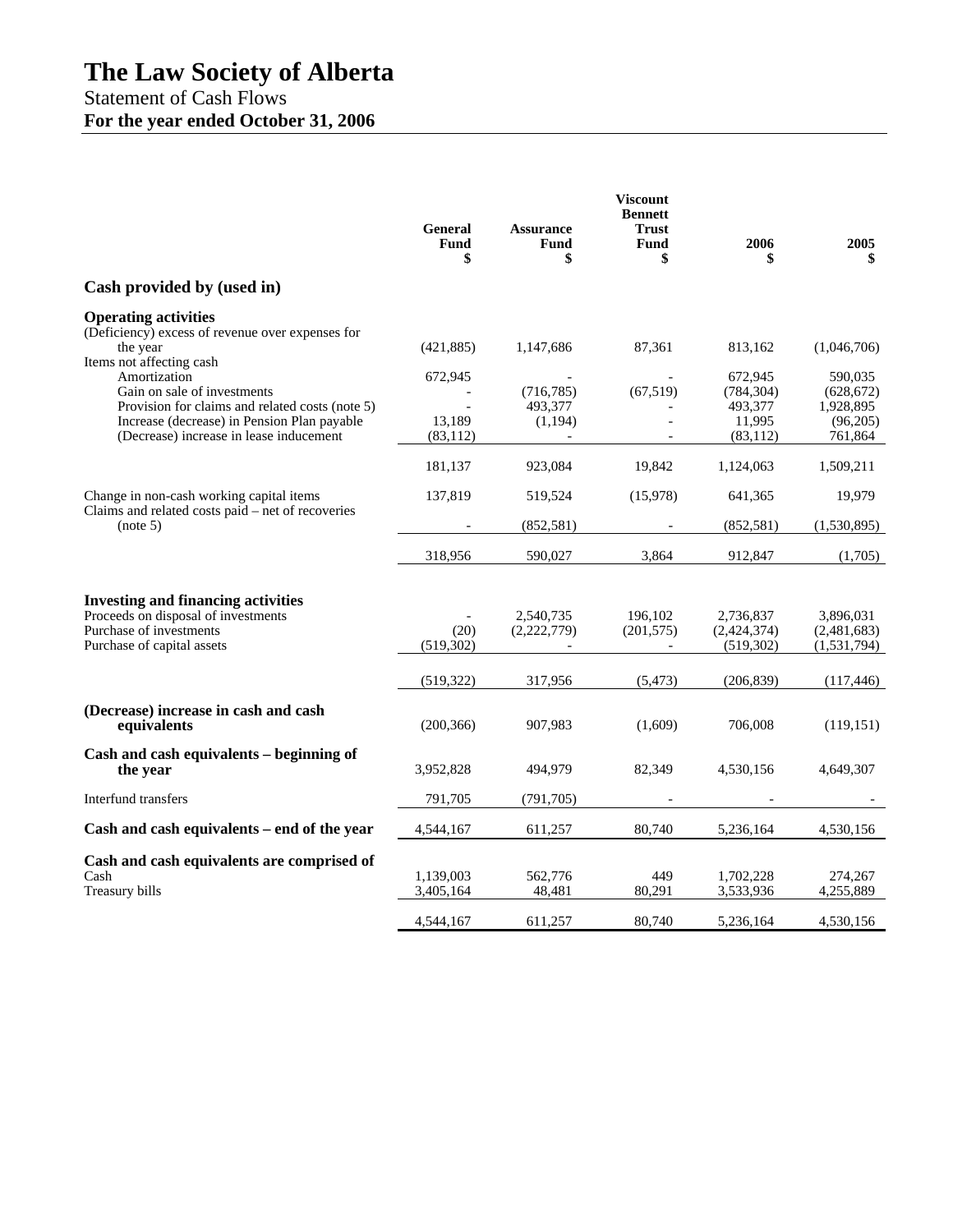## **1 General**

The Law Society of Alberta (the "Society") operates under the authority of the Legal Profession Act, Chapter L-8, Revised Statutes of Alberta 2000. The Society administers programs which help promote a high standard of legal services and professional conduct through governance and regulation of the independent legal profession.

## **2 Summary of significant accounting policies**

#### **Fund accounting**

The Society has the following funds:

#### **General Fund**

The General Fund is an unrestricted fund which provides for the administration and governance of the Society's day to day business.

#### **Assurance Fund**

The Assurance Fund is a restricted fund which is maintained to reimburse, at the discretion of the Benchers, the principal amount of those losses caused by a member through the misappropriation or wrongful conversion of money or other property entrusted to or received by a member in the member's capacity as a barrister and solicitor and in the course of the member's practice as a barrister and solicitor in Alberta.

In addition, the Assurance Fund is maintained to provide for the cost of review of members' trust accounts, custodianships and the investigation of claims.

#### **Viscount Bennett Trust Fund**

The Viscount Bennett Trust Fund is a restricted fund, the principal of which was gifted to the Society by the Right Honourable Viscount Bennett. The income generated by this fund is to be used for scholarships, medals and prizes for students-at-law, resident in Alberta.

#### **Revenue recognition**

Members' fees set by the Benchers, which are billed in February, are recognized in the General Fund, as revenue in the fiscal period in which they are due. The Assurance Fund levy is also set by the Benchers and is billed at the same time as members' fees. The levy is recognized, in the Assurance Fund, as revenue in the fiscal period in which they are due. Members' fees and the levy are included in the line item titled practice fees. Investment income earned on resources is recognized in the fund to which the resources are maintained.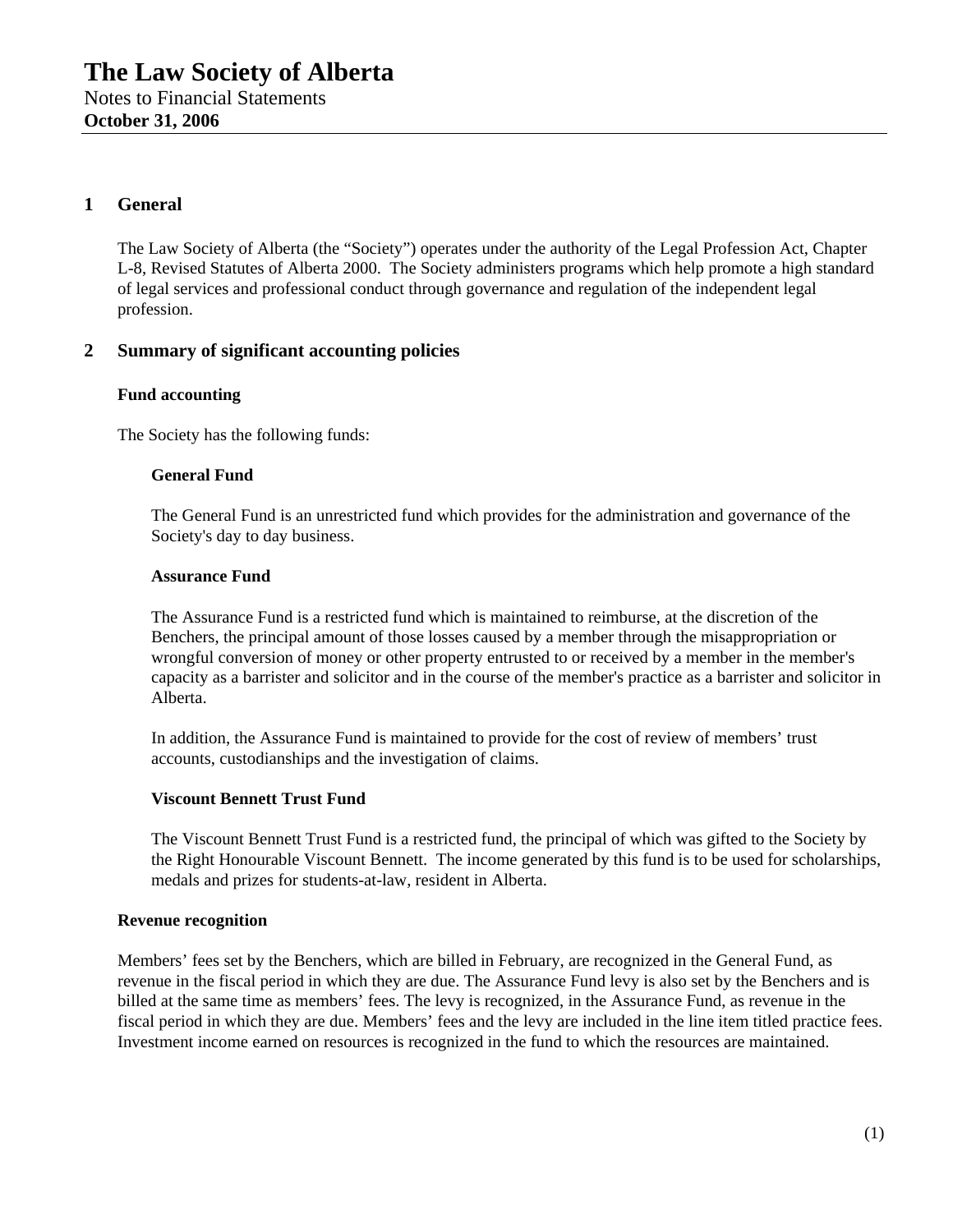#### **Recoveries**

Recoveries from insurers and other third parties are recorded as revenue when they can be reasonably estimated and collectibility is reasonably assured. Otherwise, the recovery is recorded when received.

#### **Provision for claims and related costs**

The provision for claims and related costs of the Assurance Fund is based upon the change from year to year in the reinsurance recoverables and reserve for claims and related costs. The reserve value is based on the greater of the Society's value and the Actuary's discounted value.

The Society's actuary is engaged to provide an annual valuation of the reserve for claims and related costs for the Assurance Fund in accordance with the standards of practice adopted by the Canadian Institute of Actuaries. For the purpose of this actuarial valuation, the actuary is making use of certain information contained in the Society's financial records.

#### **Reinsurance recoverables**

In the normal course of business, the Society seeks to limit exposure to losses on large risks by purchasing reinsurance from reinsurers. The amounts reported in the balance sheet include estimates of amounts expected to be recovered from reinsurers on incurred losses that have not yet been paid.

The provision for claims and related costs have been disclosed on a gross basis with an offsetting asset reflecting the reinsurance recoverables.

#### **Cash and cash equivalents**

Cash and cash equivalents include cash and short-term investments that are highly liquid and are readily convertible to known amounts of cash and are subject to insignificant risk of change in value.

#### **Investments**

Investments are long-term investments and are recorded at cost and are written down to market value only if there is a permanent impairment in value.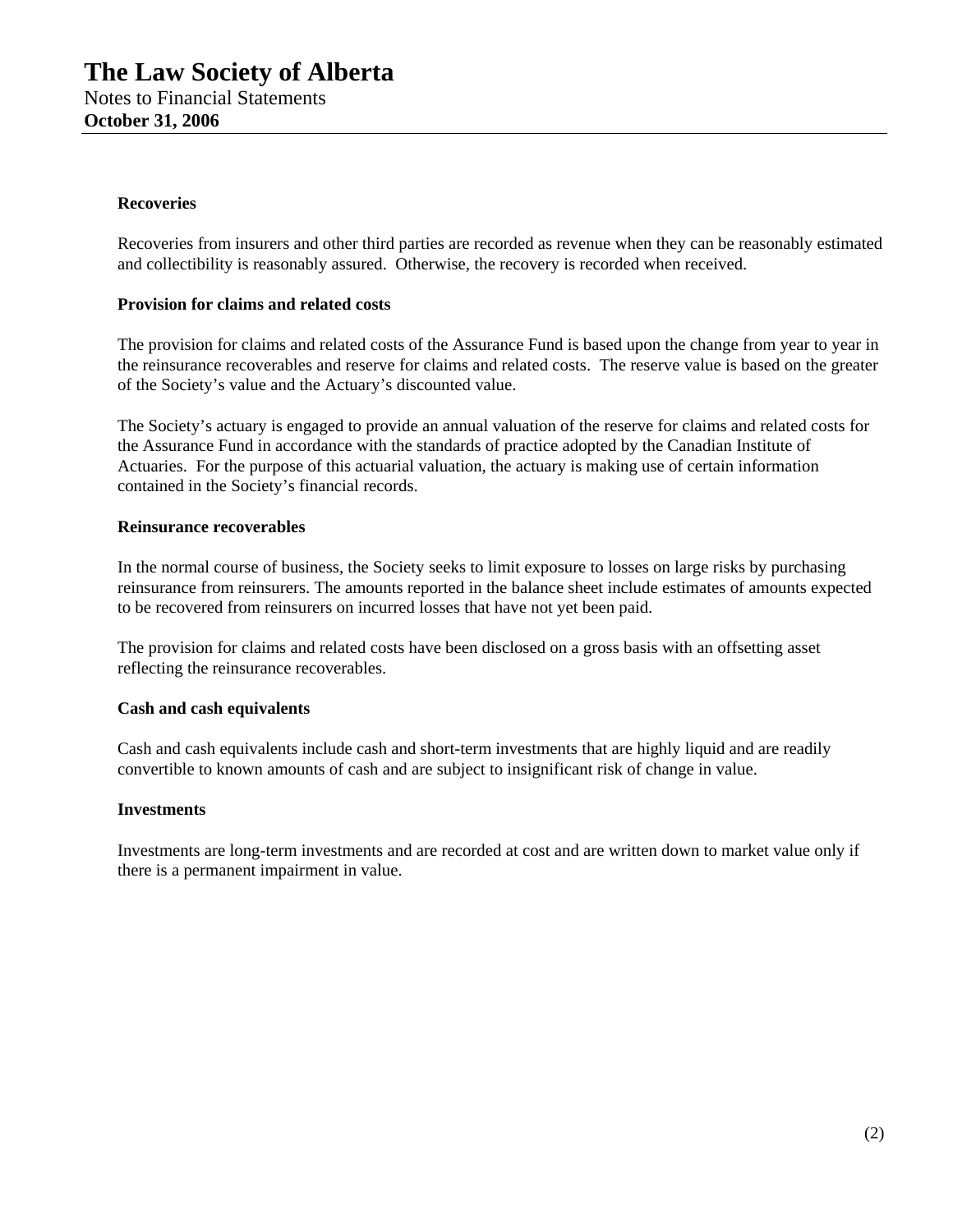#### **Capital assets**

Capital assets are recorded at cost net of accumulated amortization. Amortization is calculated on a straightline basis at the following annual rates:

Furniture and equipment 20% 20%<br>Computer 20% 23-1/3% Computer Leasehold improvements Over lease term

#### **Deferred lease inducement**

The deferred lease inducement, representing the benefit of cash inducements, is amortized over the remaining term of the lease.

#### **Income taxes**

The Society meets the qualifications of a non-profit organization as defined in the Income Tax Act and as such, is exempt for income taxes.

#### **Donated services**

A portion of the Society's work is dependent on the voluntary service of many members, particularly the significant contribution of the Benchers. These services are not normally purchased by the Society and due to the difficulty in determining their fair value, donated services are not recognized in these financial statements.

#### **Use of estimates**

Some items in the financial statements are measured using management's best estimates based on assumptions that reflect the most probable set of economic conditions and planned course of action. It is possible, based on existing knowledge, that changes in the future conditions would require a material change in the recognized amounts of certain items.

#### **Comparative figures**

Certain prior year figures have been reclassified to conform with the current year's presentation.

### **3 Trust assets and liabilities**

The Legal Profession Act provides that lawyers' trust funds which cannot be disbursed may be forwarded to the Society. In 2006, approximately \$62,000 (2005 – \$66,400) was received. The Society holds the funds in trust for a five year period and thereafter forwards any unclaimed funds to the Alberta Law Foundation. Amounts forwarded to the Alberta Law Foundation during 2006 were approximately 93,000 (2005 – \$48,400).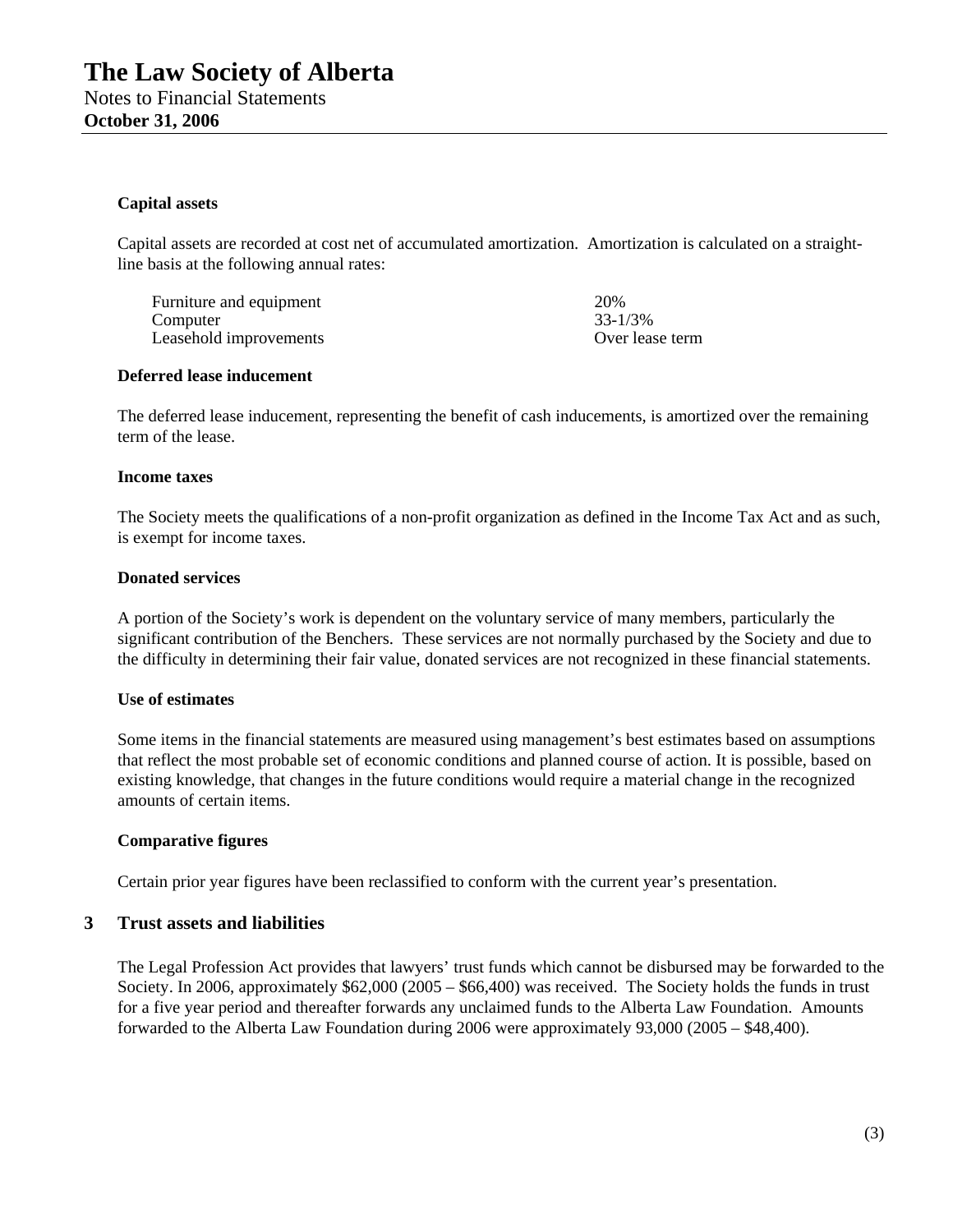## **4 Capital assets**

|                         |            | 2006                                     |                  | 2005             |
|-------------------------|------------|------------------------------------------|------------------|------------------|
|                         | Cost<br>\$ | <b>Accumulated</b><br>amortization<br>\$ | <b>Net</b><br>\$ | <b>Net</b><br>\$ |
| Furniture and equipment | 371,982    | 181,853                                  | 190,129          | 182,884          |
| Computer                | 1,708,002  | 1,134,264                                | 573,738          | 636,087          |
| Leasehold improvements  | 1,016,546  | 226,882                                  | 789,664          | 888,203          |
|                         | 3,096,530  | 1,542,999                                | 1,553,531        | 1,707,174        |

## **5 Reserve for claims and related costs**

The change in reinsurance recoverables is summarized as follows:

|                                              | 2006      | 2005      |
|----------------------------------------------|-----------|-----------|
| Reinsurance recoverables – beginning of year | 2,933,000 | 1,722,000 |
| Increase due to claims experience            | 2,951,287 | 1,211,000 |
| Reinsurance recoverables – end of year       | 5,884,287 | 2,933,000 |

The change in the reserve for claims and related costs is summarized as follows:

|                                                                                            | 2006<br>\$                       | 2005<br>\$                           |
|--------------------------------------------------------------------------------------------|----------------------------------|--------------------------------------|
| Reserve for claims and related costs – beginning of year                                   | 6,268,000                        | 4,659,000                            |
| Claims paid<br>Related costs paid and accrued<br>Recoveries from members and third parties | (892,092)<br>(10, 475)<br>49,986 | (1,255,526)<br>(393, 503)<br>118,134 |
| Increase due to claims experience                                                          | 5,415,419<br>3,444,664           | 3,128,105<br>3,139,895               |
| Reserve for claims and related costs – end of year                                         | 8,860,083                        | 6,268,000                            |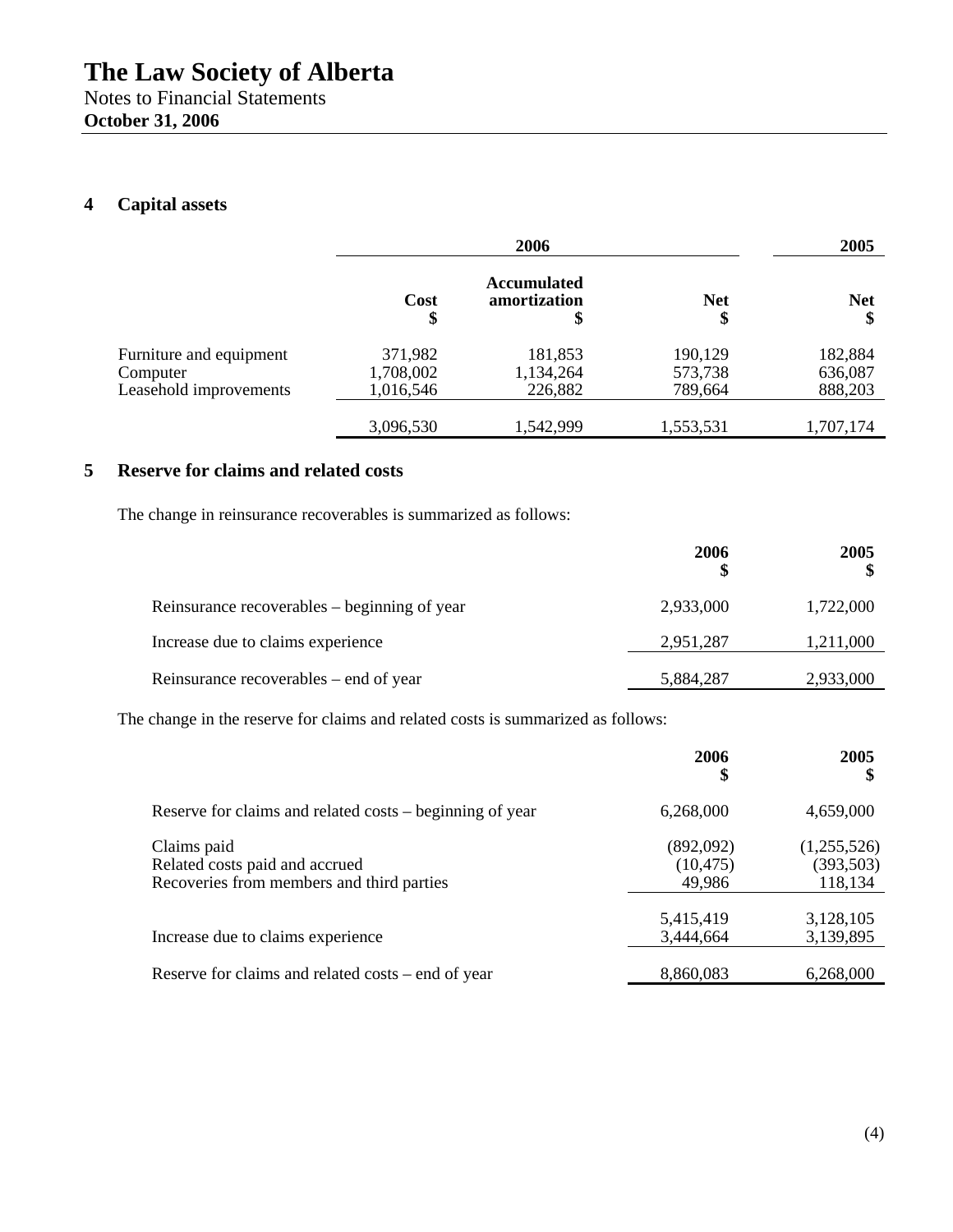A portion of the reserve for claims and related costs is expected to be paid within the next fiscal year. This amount cannot be reasonably determined and therefore has not been included in current liabilities.

In summary, the net exposure is summarized as follows:

|                                                                                                         | 2006<br>S                        | 2005<br>\$                           |
|---------------------------------------------------------------------------------------------------------|----------------------------------|--------------------------------------|
| Reserve for claims and related costs – beginning of year<br>Reinsurance recoverable – beginning of year | 6,268,000<br>(2,933,000)         | 4,659,000<br>(1,722,000)             |
| Net exposure $-$ beginning of year                                                                      | 3,335,000                        | 2,937,000                            |
| Claims paid<br>Related costs paid and accrued<br>Recoveries from members and third parties              | (892,092)<br>(10, 475)<br>49,986 | (1,255,526)<br>(393, 503)<br>118,134 |
|                                                                                                         | 2,482,419                        | 1,406,105                            |
| Provision for claims and related costs                                                                  | 493,377                          | 1,928,895                            |
| Net exposure $-$ end of year                                                                            | 2,975,796                        | 3,335,000                            |
| Reserve for claims and related costs – end of year<br>Reinsurance recoverable – end of year             | 8,860,083<br>(5,884,287)         | 6,268,000<br>(2,933,000)             |
| Net exposure $-$ end of year                                                                            | 2,975,796                        | 3,335,000                            |

The discount rate applied by the actuary at October 31, 2006 is 4.75% (2005 – 5.5%). The undiscounted reserve balance at October 31, 2006 is \$8.615 million.

Claims which took place prior to March 10, 1986 and reported by March 10, 1987 are insured by bond, subject to a \$250,000 annual aggregate deductible, to the extent of \$15,000,000 for each occurrence. Claims occurring after March 10, 1986 and before November 1, 1997 are not insured by bond coverage. Effective November 1, 1997, the Society purchased an indemnity bond of \$2,000,000 annual aggregate with a \$1,000,000 annual aggregate deductible. Effective November 1, 2001, the Society purchased an indemnity bond of \$10,000,000 annual aggregate with a \$1,000,000 annual aggregate deductible.

Effective November 1, 1993, amended in 1999 and in 2002, the Benchers approved the implementation of a "cap" on the aggregate amounts of claims to be paid in any one fiscal year. The cap will be limited to \$11,000,000.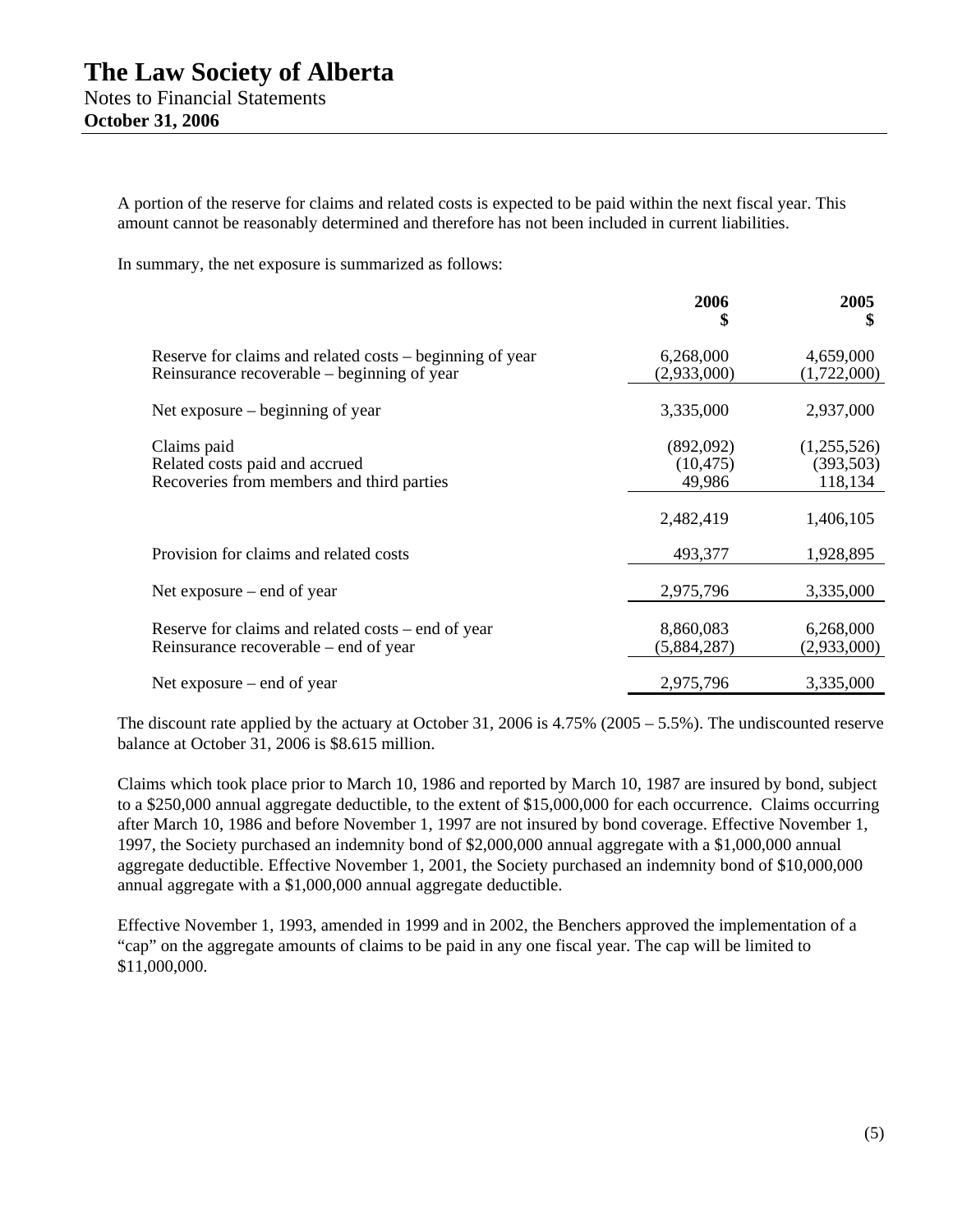### **6 Restricted funds**

#### **Contingency reserve**

The Contingency reserve is for future liabilities that may arise as a result of significant adverse claims experience. In the current year, revenues of the Assurance Fund were in excess of expenses and management fees by \$355,981, and therefore this amount was added to the contingency reserve (2005 – \$1,651,609 of the contingency reserve was utilized).

#### **Scholarship reserve**

The Scholarship reserve is for scholarships, medals and prizes for students-at-law, resident in Alberta. In the current year revenues of the Viscount Bennett Trust Fund were in excess of expenses by \$87,361, and therefore this amount was allocated to the Scholarship reserve (2005 – \$84,900).

## **7 Pension plan**

The Society provides a non-contributory defined benefit pension plan to eligible management employees based on earnings and years of service. On advice of its actuary as of October 31, 2006, the details of the pension plan are as follows:

|                                                  | 2006<br>\$ | 2005<br>\$ |
|--------------------------------------------------|------------|------------|
| Reconciliation of fair value of plan assets      |            |            |
| Fair value of plan assets – Beginning            | 2,524,623  | 2,553,819  |
| Society contributions during period              | 149,627    | 195,928    |
| Actual return on plan assets                     | 279,215    | 313,425    |
| Less benefits paid during period                 | (144, 012) | (538, 549) |
|                                                  |            |            |
| Fair value of plan assets – Ending               | 2,809,453  | 2,524,623  |
| Reconciliation of the accrued benefit obligation |            |            |
| Accrued benefit obligation – Beginning           | 2,814,398  | 2,716,767  |
| Current service cost                             | 140,392    | 107,422    |
| Interest on accrued benefit obligation           | 150,473    | 150,072    |
| Actuarial loss (gain) during period              | (87,370)   | 378,686    |
| Less benefits paid during period to retirees     | (144, 012) | (538, 549) |
| <b>Accrued benefit obligations – Ending</b>      | 2,873,881  | 2,814,398  |
| <b>Plan deficit</b>                              | (64, 428)  | (289, 775) |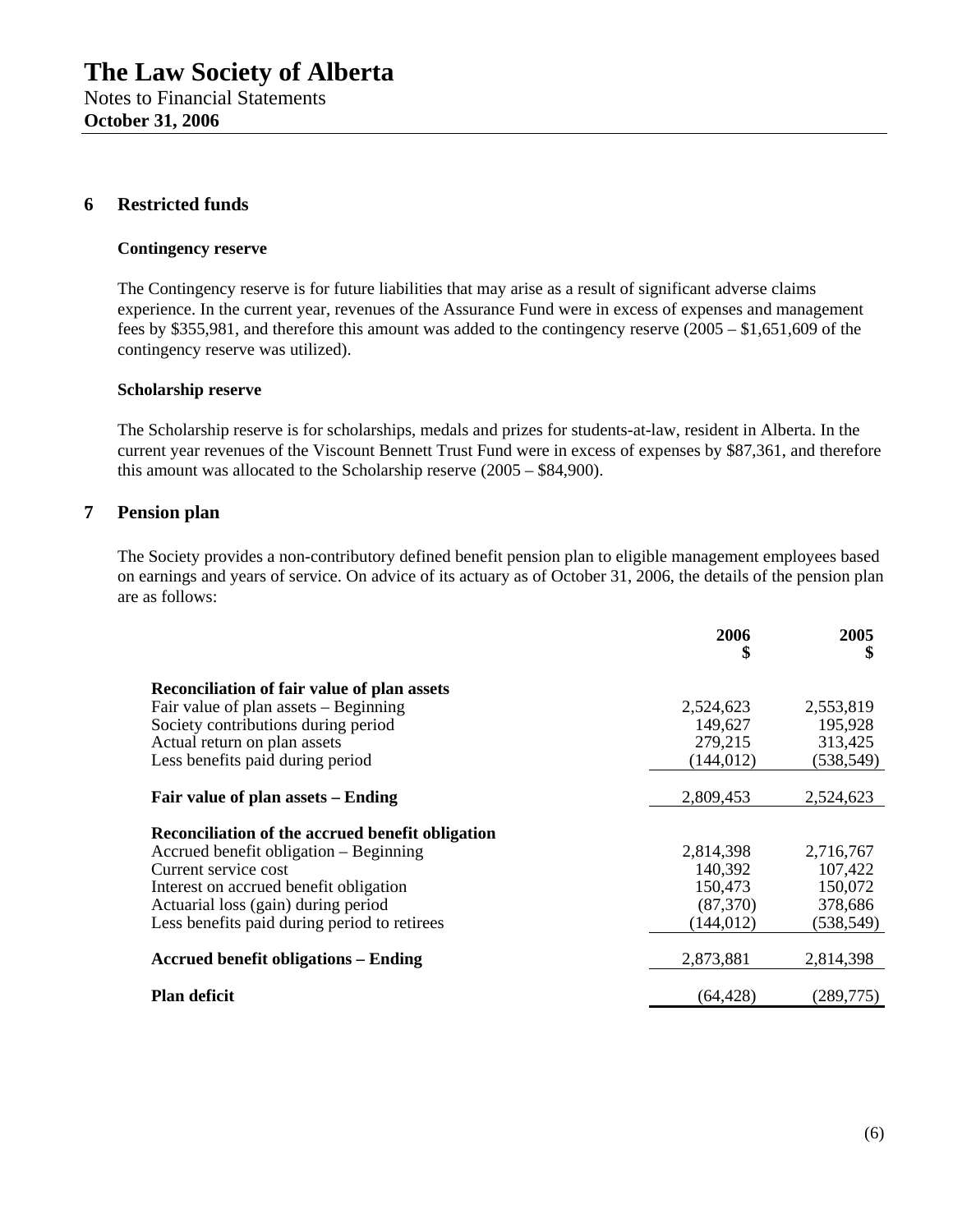Notes to Financial Statements **October 31, 2006** 

|                                                            | 2006<br>\$ | 2005<br>\$ |
|------------------------------------------------------------|------------|------------|
| <b>Pension cost</b>                                        |            |            |
| Current service cost                                       | 140,392    | 107,422    |
| Interest cost on accrued benefit obligation                | 150,473    | 150,072    |
| Expected return on plan assets                             | (164, 283) | (178, 688) |
| Amortization of transitional obligation                    | 15,873     | 15,873     |
| Pension cost recognized during period                      | 142,455    | 94,679     |
| <b>Accrued benefit asset</b>                               |            |            |
| Beginning balance – Accrued benefit asset (liability)      | 59,589     | (41,660)   |
| Plus contributions in the period                           | 149,627    | 195,928    |
| Less pension cost recognized during period                 | (142, 455) | (94, 679)  |
| Ending balance – Accrued benefit asset                     | 66,761     | 59,589     |
| <b>Reconciliation of accrued benefit asset (liability)</b> |            |            |
| Funded status (plan deficit)                               | (64, 428)  | (289, 775) |
| Unamortized transitional obligation                        | 68,253     | 84,125     |
| Unamortized net actuarial loss                             | 62,936     | 265,239    |
| <b>Accrued benefit asset</b>                               | 66,761     | 59,589     |

### **Plan assets**

The plan assets are invested in a variety of financial instruments from money market to primarily a mix of fixed income and equity securities.

| Fixed income              | 34.80% |
|---------------------------|--------|
| Foreign equities          | 34.20% |
| Canadian equity           | 29.40% |
| Cash and cash equivalents | 1.60%  |
|                           |        |
|                           | 100%   |

## **Assumptions**

The actuary used the following rates in its calculations:

|                                             | 2006  | 2005  |
|---------------------------------------------|-------|-------|
| Discount rate $-$ Beginning                 | 5.35% | 6.00% |
| Discount rate $-$ Ending                    | 5.35% | 5.35% |
| Expected long rate of return on plan assets | 6.50% | 7.50% |
| Rate of compensation increase               | 3.50% | 3.50% |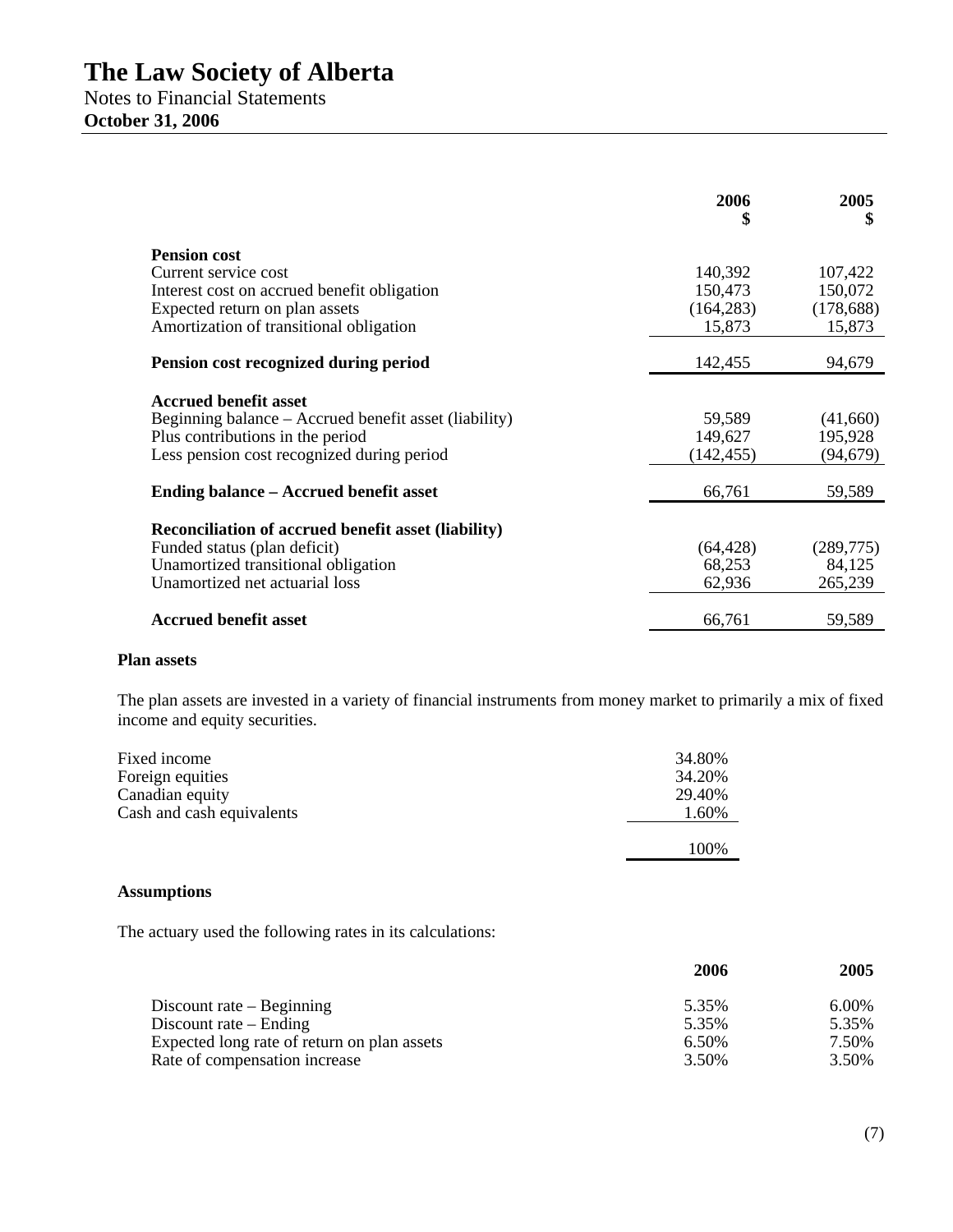## **Supplemental Retirement Plan and top-up payment**

The Society provides to eligible management employees a non-funded Supplemental Retirement Plan (SRP). The SRP is based on earnings and years of service, and has been implemented to top-up the pension payments for those that are above the Canada Revenue Agency ("CRA") maximum.

|                                                    | 2006       | 2005       |
|----------------------------------------------------|------------|------------|
|                                                    | \$         | \$         |
| Reconciliation of the accrued benefit obligation   |            |            |
| Accrued benefit obligation – Beginning             | 443,438    | 366,687    |
| Current service cost                               | 16,504     | 6,683      |
| Interest on accrued benefit obligation             | 23,540     | 21,647     |
| Actuarial loss during period                       | 16,923     | 66,926     |
| Less benefits paid during period for retirees      | (23, 378)  | (18, 505)  |
| <b>Accrued benefit obligation – Ending</b>         | 477,027    | 443,438    |
| <b>Pension cost</b>                                |            |            |
| Current service cost                               | 16,504     | 6,683      |
| Interest cost on accrued benefit obligation        | 23,540     | 21,647     |
| Amortization of net actuarial losses               | 2,357      |            |
| Pension cost recognized during period              | 42,401     | 28,330     |
| <b>Accrued benefit liability</b>                   |            |            |
| Beginning balance - accrued benefit liability      | (376,512)  | (366, 687) |
| Plus contributions in the period                   | 23,378     | 18,505     |
| Less pension cost recognized during period         | (42, 401)  | (28, 330)  |
| <b>Ending balance – Accrued benefit liability</b>  | (395, 535) | (376,512)  |
| <b>Reconciliation of accrued benefit liability</b> |            |            |
| Funded status (plan deficit)                       | (477, 027) | (443, 438) |
| Unamortized net actuarial loss                     | 81,492     | 66,926     |
|                                                    |            |            |
| <b>Accrued benefit liability</b>                   | (395, 535) | (376, 512) |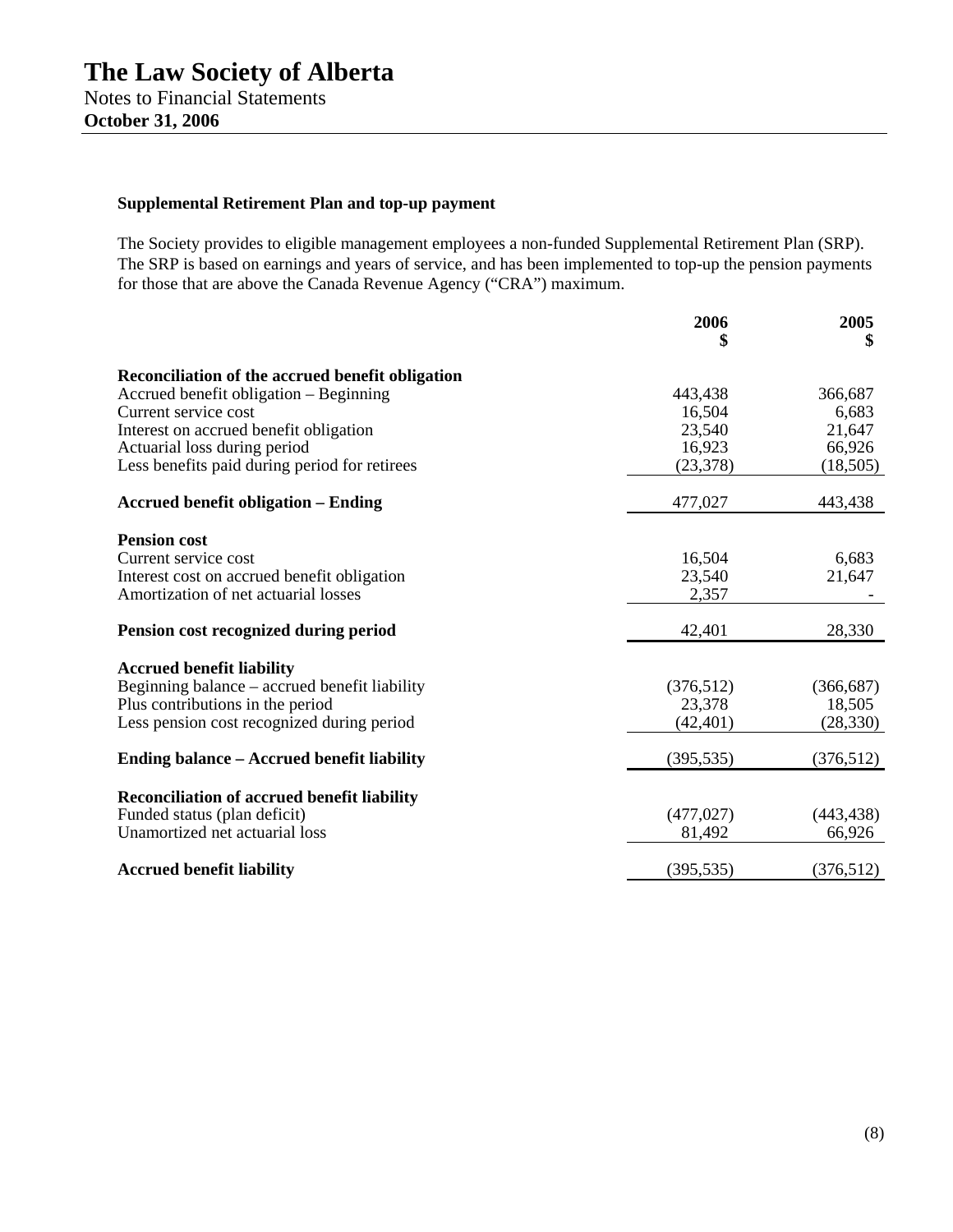#### **Top-up payment**

The Society provided a one-time pension top-up to plan members as a result of a 1.1% shortfall due to CRA maximums, and was only provided until the SRP was implemented. This amount is held and accrues 4% interest annually until the member retires \$3,662 (2005 – \$3,518)

### **8 Commitments**

The Society is committed to lease office space and equipment for various periods up to the year 2014. Future minimum lease payments are as follows:

|                     | ъ         |
|---------------------|-----------|
| 2007                | 1,087,229 |
| 2008                | 1,100,217 |
| 2009                | 1,086,895 |
| 2010                | 1,171,090 |
| 2011 and thereafter | 4,184,031 |
|                     |           |

### **9 Related party transactions**

The Alberta Lawyers Insurance Association ("ALIA") was incorporated on June 6, 1988 under Part 9 of the Companies Act of Alberta, chapter C-21, RSA 2000. On January 30, 2006, ALIA, by application to the Court of Queen's Bench, was converted from a company limited by guarantee to a company limited by shares. As a result of this conversion, share capital of \$20 was issued representing four common shares; three shares issued to the Society and one common share issued to the person from time to time holding the office of Executive Director of the Society, as bare trustee for the Society. ALIA is now a wholly owned subsidiary of the Society.

ALIA administers a program under which members have mandatory coverage for errors and omissions of \$1,000,000 per occurrence, with an annual aggregate limit of \$2,000,000. ALIA has contracted with the Canadian Lawyers Insurance Association ("CLIA") for group coverage subject to premiums and other assessments that may arise from the agreement with CLIA. ALIA meets the qualifications of a non-profit organization as defined by the Income Tax Act and such is exempt from taxes.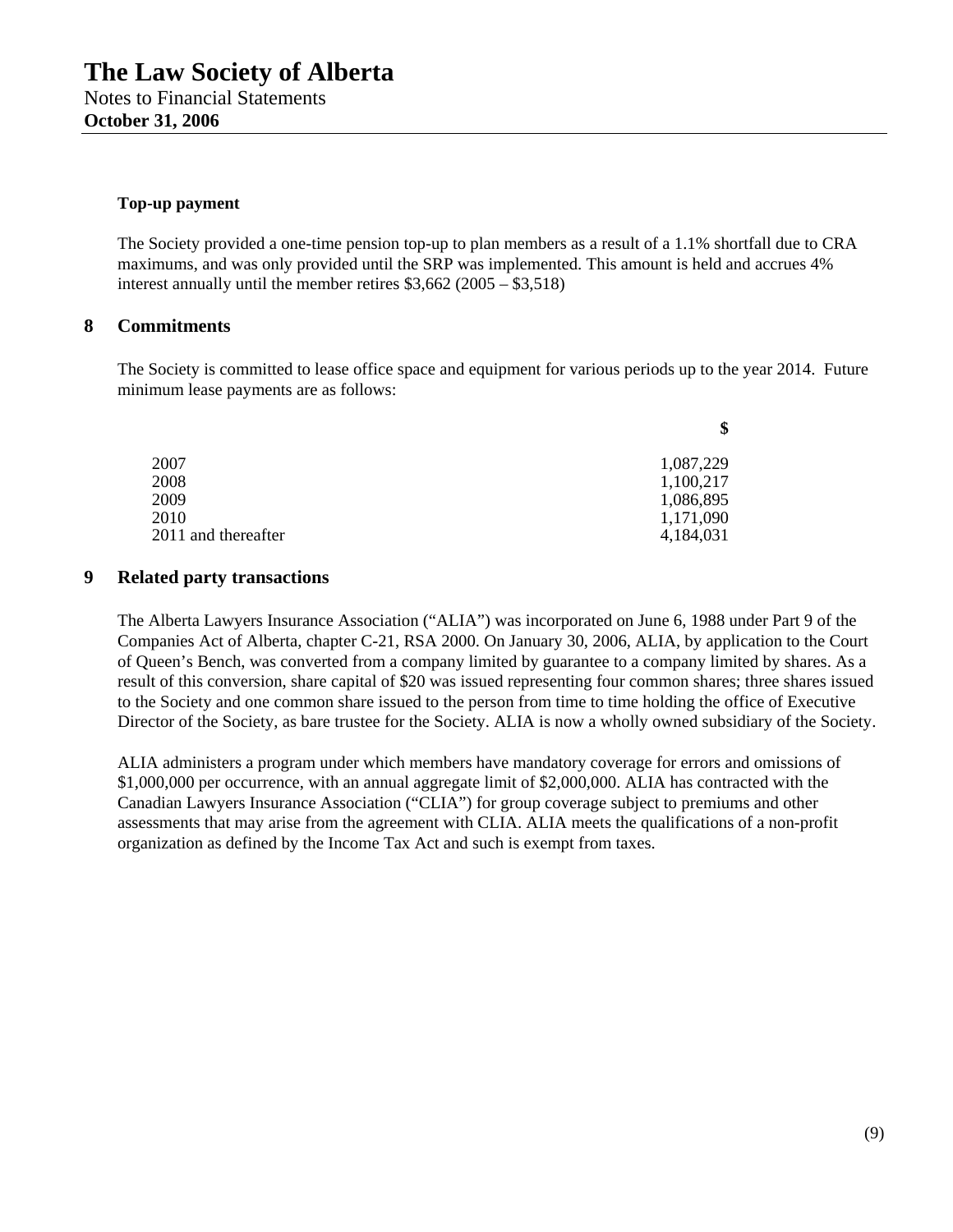The Society does not consolidate, in its financial statements, the results of ALIA. A summary of ALIA's financial information at the year ended June 30, 2006 is as follows:

|                                                    | \$          |
|----------------------------------------------------|-------------|
| Assets                                             | 82,432,439  |
| Liabilities                                        | 56,493,405  |
| Net assets                                         | 25,939,034  |
| Revenue                                            | 23,901,310  |
| <b>Expenses</b>                                    | 15,256,551  |
| <b>Excess of revenue over expenses</b>             | 8,644,759   |
| <b>Cash flows from Operating Activities</b>        | (18, 823)   |
| Cash flows from Investing and Financing Activities | (2,403,909) |
| Decrease in cash and cash equivalents              | (2.422.732) |

During the year ended October 31, 2006, the Society has received from ALIA an amount of \$798,610 (2005 – \$750,137) for management fees. As at October 31, 2006, an amount of \$215,546 (2005 – \$2,823) was due to ALIA and is non-interest bearing and due on demand. These transactions are in the normal course of operations and are measured at the exchange amount which is the amount of consideration established and agreed to by the related parties.

#### **10 Financial instruments**

The Society's financial instruments are cash and cash equivalents, accounts receivable, accrued interest, investments, reinsurance recoverables, accounts payable, due to the Alberta Lawyers Insurance Association, reserve for claims and related costs and pension plan payable.

The fair market value of all instruments, excluding investments, reinsurance recoverables, reserve for claims and related costs and pension plan payable, approximate book value due to their short term nature. The fair market value of investments has been disclosed on the balance sheet. The fair value of reinsurance recoverables and reserve for claims and related costs has not been determined due to the difficulty in estimating their value. The fair value of pension plan payables approximates book value.